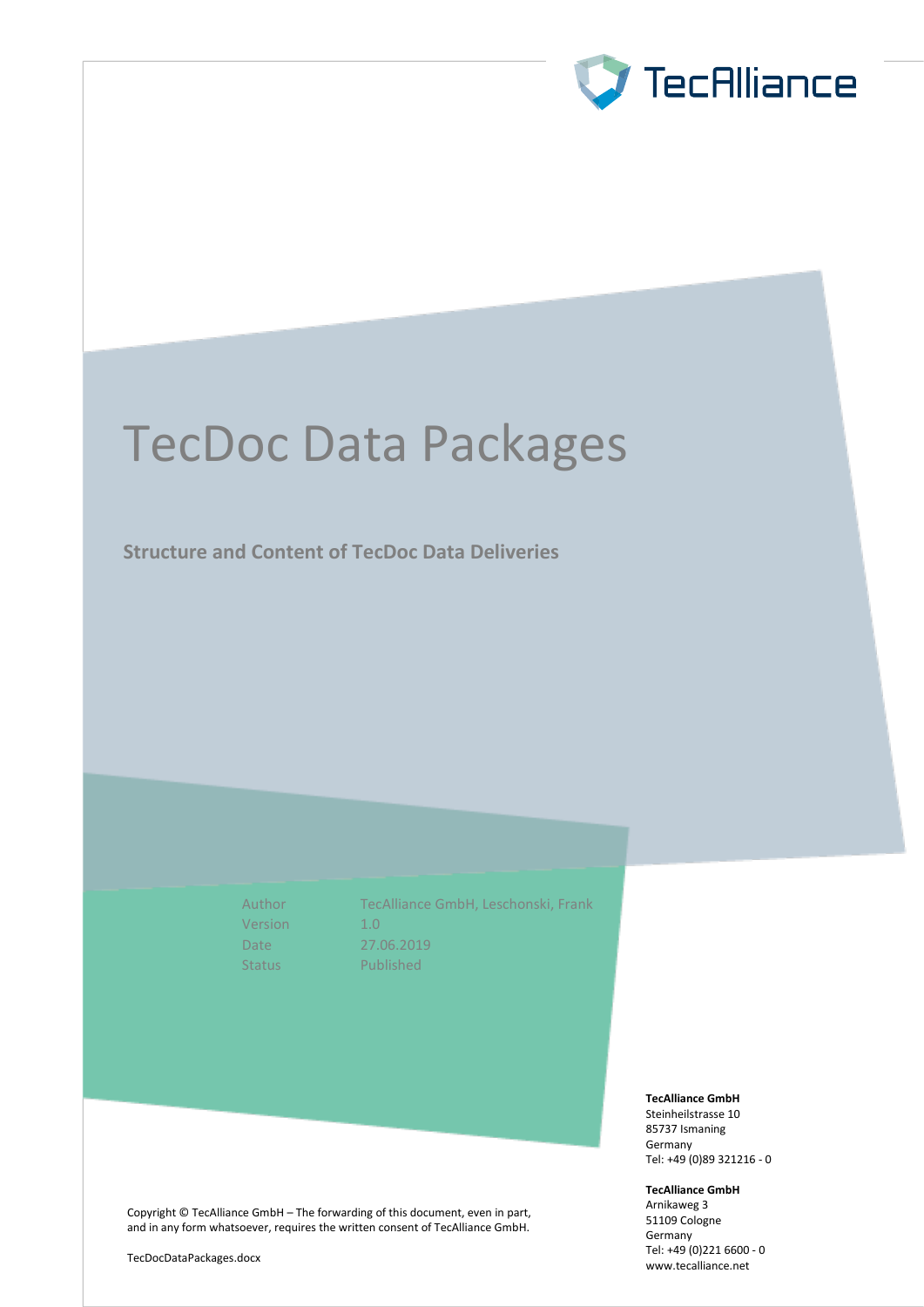

# **Document History**

| Source-<br><b>Version</b>                               | <b>Version</b> | <b>Date</b> | <b>Annotation</b>      |  |  |
|---------------------------------------------------------|----------------|-------------|------------------------|--|--|
|                                                         | 1.0            | 27.06.2019  | <b>Initial Version</b> |  |  |
| New information to proceed weekly updated data packages |                |             |                        |  |  |
|                                                         |                |             |                        |  |  |
|                                                         |                |             |                        |  |  |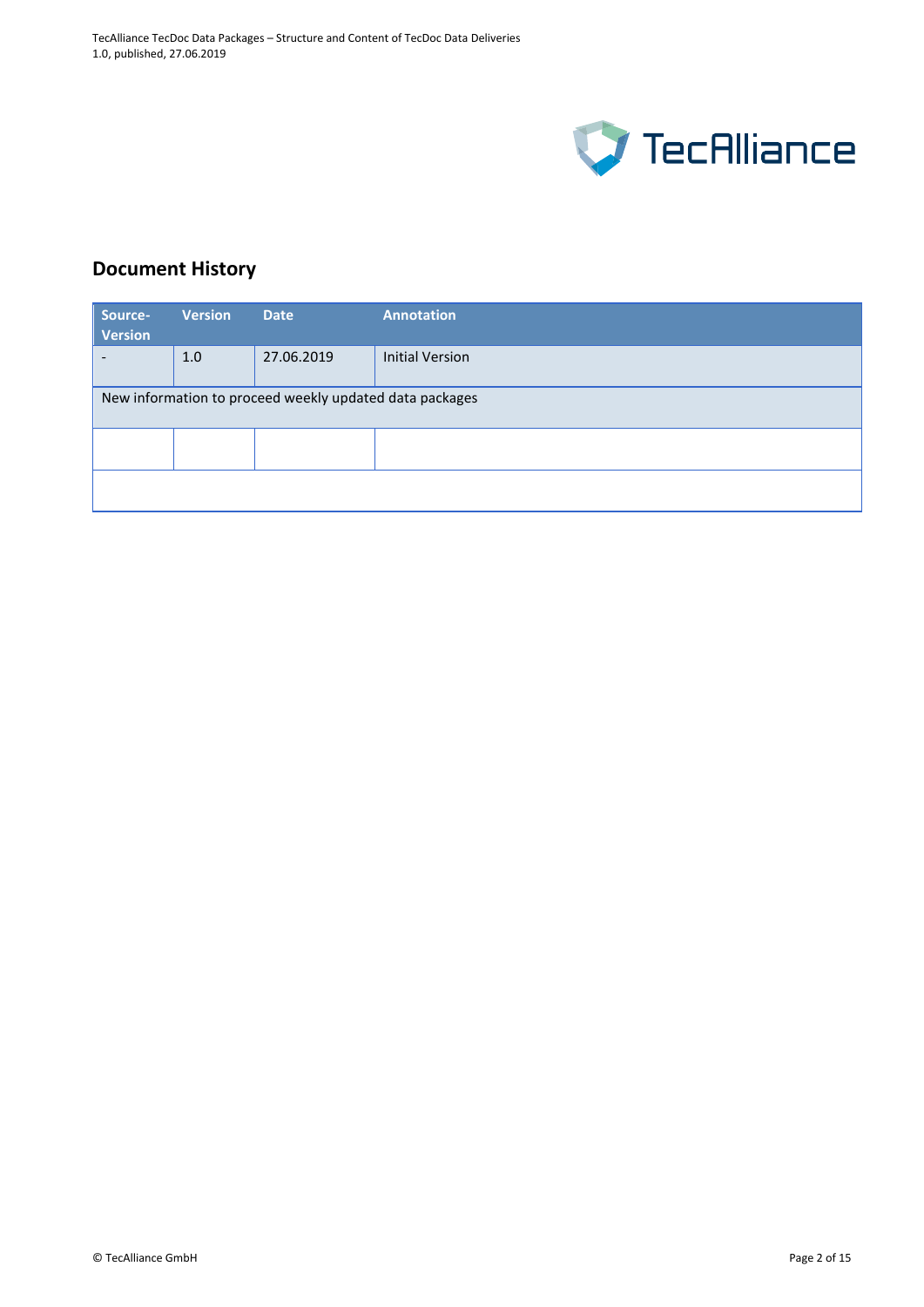

# **Table of contents**

| 1            |     |                                                                        |  |  |  |
|--------------|-----|------------------------------------------------------------------------|--|--|--|
|              |     |                                                                        |  |  |  |
|              |     |                                                                        |  |  |  |
|              |     |                                                                        |  |  |  |
| $\mathbf{2}$ |     | Information to facilitate processing of weekly updated data packages 6 |  |  |  |
|              |     |                                                                        |  |  |  |
|              |     |                                                                        |  |  |  |
|              |     |                                                                        |  |  |  |
|              |     |                                                                        |  |  |  |
|              |     |                                                                        |  |  |  |
|              |     |                                                                        |  |  |  |
|              | 2.7 |                                                                        |  |  |  |
|              |     |                                                                        |  |  |  |
|              |     |                                                                        |  |  |  |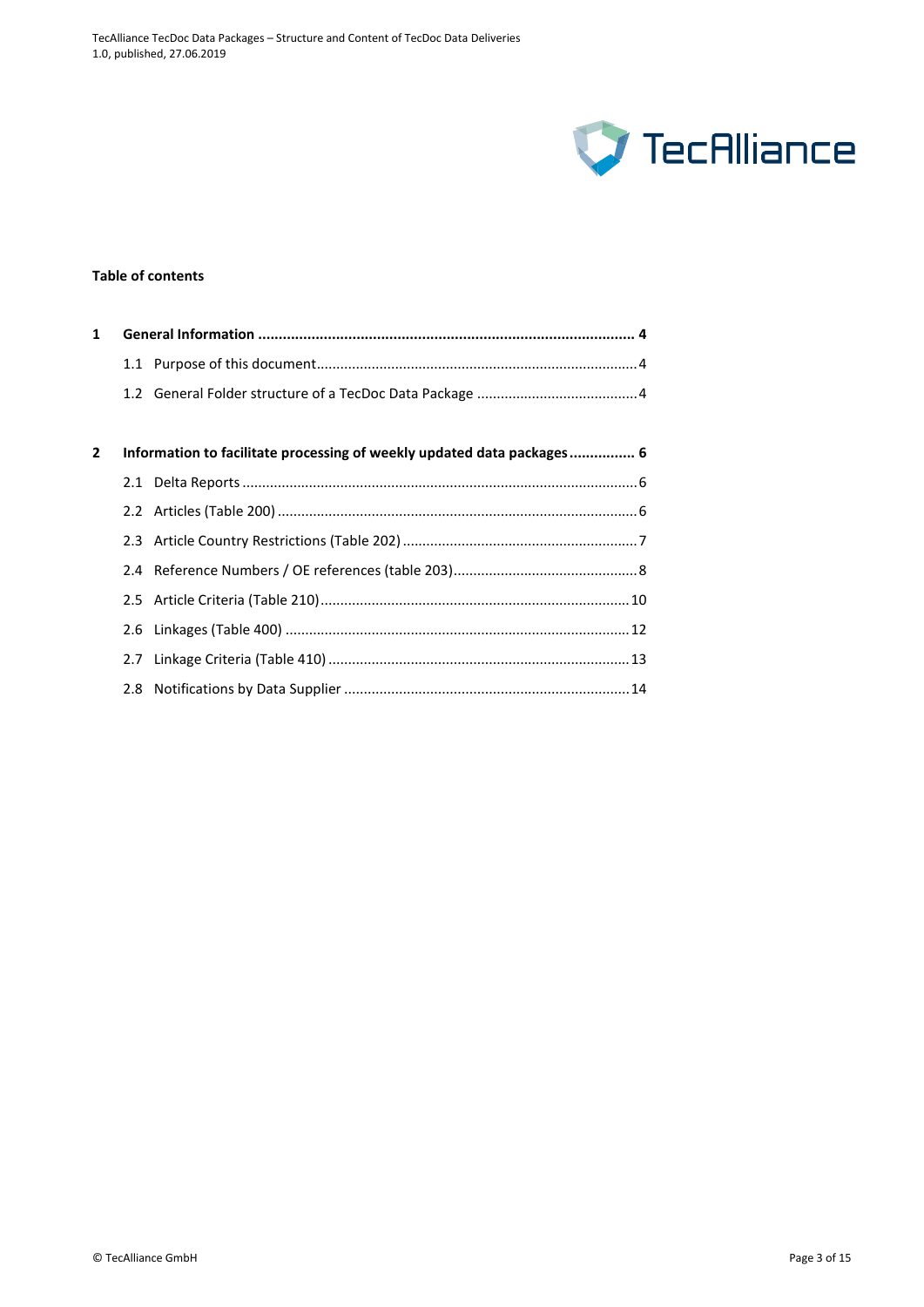

#### <span id="page-3-0"></span>**1 General Information**

#### <span id="page-3-1"></span>**1.1 Purpose of this document**

This document describes the structure (folders/files) and the content of the Catalogue Data Packages provided to TecDoc Data Users on an individual FTP folder.

#### <span id="page-3-2"></span>**1.2 General Folder structure of a TecDoc Data Package**

#### **D\_TAF24**

One 7z file per brand with the name <br />brand\_no>.7z The 7z-file contains the data, provided by the data supplier. It is delivered as text files in TAF 2.4 Format. The files are named <table no>.dat

#### **Extras**

Contains various information that helps to process the data.

ChangeReports\_REF\_RD<DR>.7z

Reports of changes in indicated Reference Data version in relation to the previous Reference Data version.

#### FORMAT\_DESCRIPTION\_2.4.7z

Most up-to-date version of the TAF 2.4 format documentation

#### Remain\_to\_delete\_RD\_<DR>.7z

List with announcement of deletions and other major changes to come inside the Reference Data

# SUPPLIER\_LIST\_>DR>.7z

List of Data Supplier including an information on there last data update

# TA\_tecdoc-inside.7z

TecDoc-Inside Logo

# UrlTemplates.7z

Valid URL templates for the Document Type "URL" as described in the TAF 2.4 documentation in table 231

### **PIC\_FILES**

Contains the documents (images, PDF, etc.) Data is stored in several files per brand with the name <brand\_no>\_PIC.7z.<seqNo> for images <brand\_no>\_DOC.7z.<seqNo> for other documents like PDF files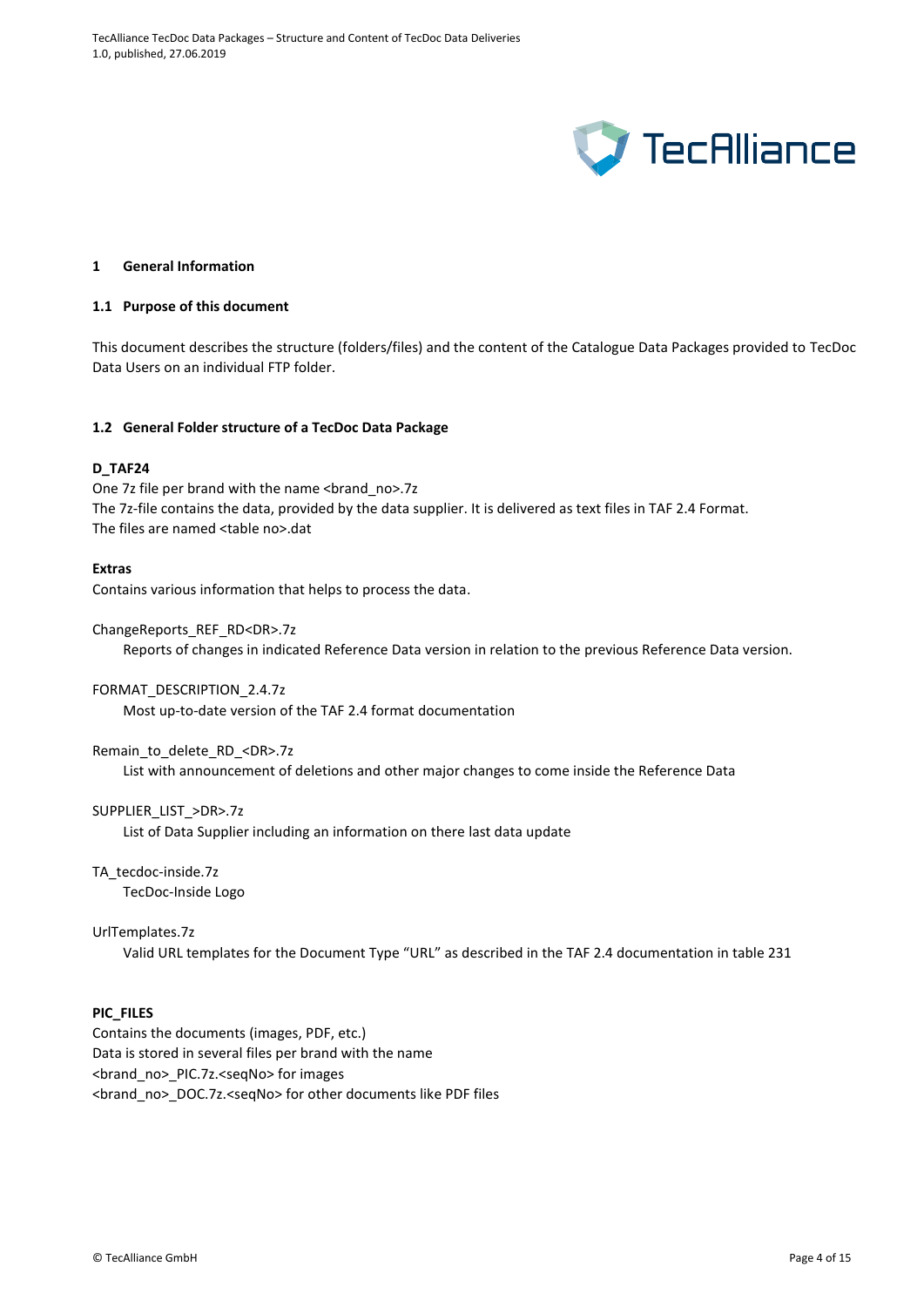

# **R\_TAF24**

Contains the Reference Data tables of the Reference Data release that is used in the product information in folder D\_TAF24

Data is stored in one single 7z file named REFERENCE\_DATA\_<DR>.7z

The 7z-file contains the Reference Data, provided by TecAlliance. It is delivered as text files in TAF 2.4 Format. The files are named <table no>.dat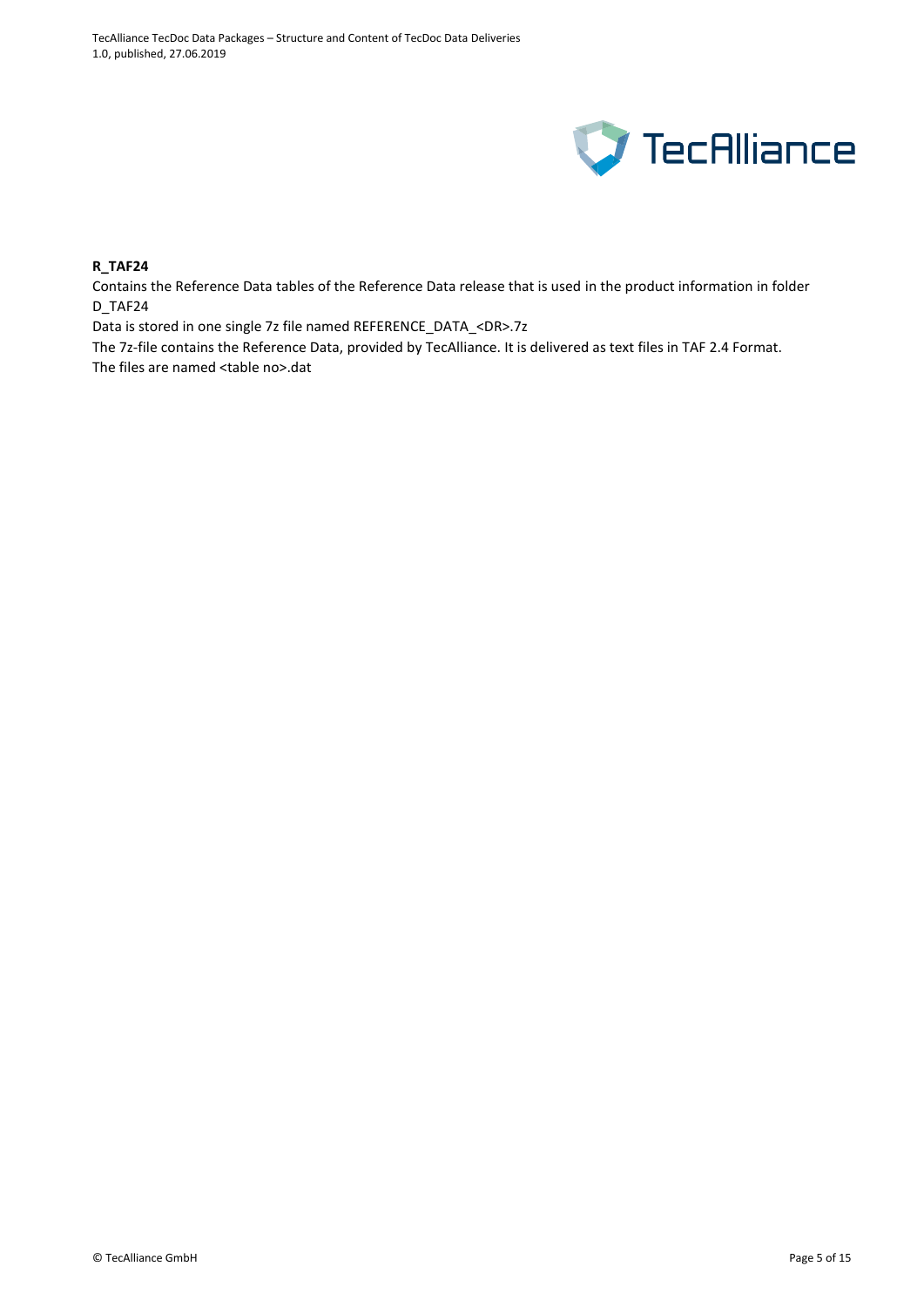

# <span id="page-5-0"></span>**2 Information to facilitate processing of weekly updated data packages**

#### <span id="page-5-1"></span>**2.1 Delta Reports**

Delta Reports are based on a comparison of certain data objects. The new delivery is compared to the one that was currently delivered. The basic results are sort in simple CSV files and distributed to all data package customers.

The Delta Report files shall be provided in a folder named DDELTA\_REPORT\_TAF24

# <span id="page-5-2"></span>**2.2 Articles (Table 200)**

The Delta Report is based on comparison of parts of the article table 200 to identify new and deleted articles.

# **The comparison includes these fields of the article table 200:**

DLNr ArtNr

# **The comparison provides a CSV file with these columns: (UTF8 encoded)**

(If no change is detected no csv file is created) DLNr ArtNr **ChangeInfo** 

#### **Comparison Algorithm:**

Step 1:

Identify all DLNr/ArtNr data pairs that are part of the New Version but not part of the Current Version ChangeInfo = N

Step 2:

Identify all DLNr/ArtNr data pairs that are part of the Current Version but not part of the New Version ChangeInfo = D

**Special case - first data delivery of a brand:** File is provided and just includes the string "First time data delivery"

# **File Name:**

<DR>\_<BrandNo>\_ARTICLE\_DELTA\_REPORT\_200.csv in the following common 7z-file (for all other type 200-delta report files of each brand), filename: <DR>\_ARTICLE\_DELTA\_REPORT\_200.7z

© TecAlliance GmbH Page 6 of 15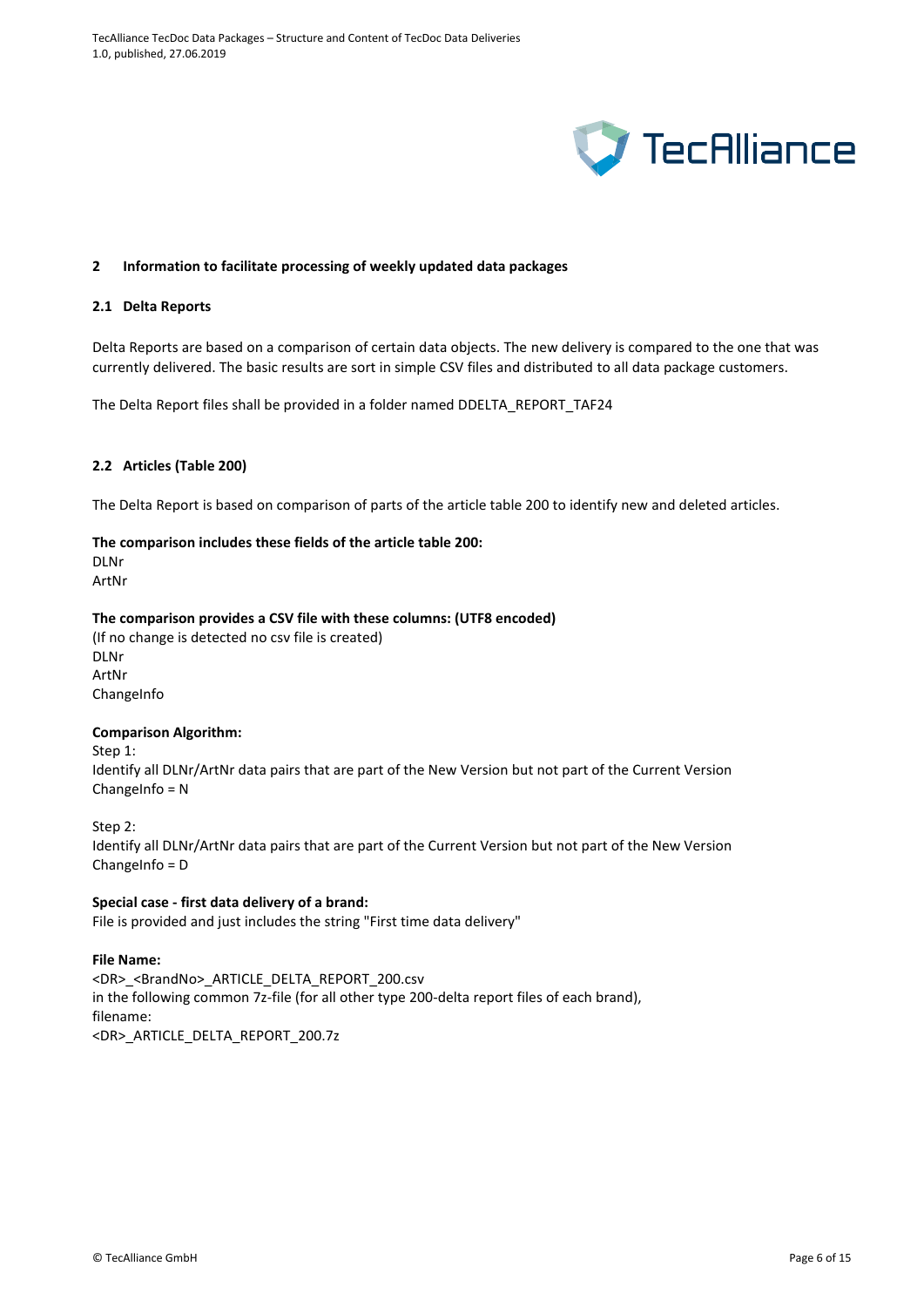

#### <span id="page-6-0"></span>**2.3 Article Country Restrictions (Table 202)**

The Delta Report is based on comparison of the article country restriction table 202 to identify new and deleted article country restrictions.

#### **The comparison includes these fields of the article table 202:**

DLNr ArtNr LKZ

#### **The comparison provides a CSV file with these columns:**

(If no change is detected no csv file is created) DLNr ArtNr LKZ **ChangeInfo** 

#### **Comparison Algorithm:**

Step 1:

Identify all DLNr/ArtNr/LKZ combinations that are part of the New Version but not part of the Current Version ChangeInfo = N

Step 2:

Identify all DLNr/ArtNr/LKZ combinations that are part of the Current Version but not part of the New Version ChangeInfo = D

The comparison in Step 1 and Step 2 takes care of the usage of country groups.

# **Special case - first data delivery of a brand:**

File is provided and just includes the string "First time data delivery"

#### **File Name:**

<DR> <BrandNo> ARTICLE\_COUNTRIES\_DELTA\_REPORT\_202.csv in the following common 7z-file (for all other type 202-delta report files of each brand), filename: <DR>\_ARTICLE\_COUNTRIES\_DELTA\_REPORT\_202.7z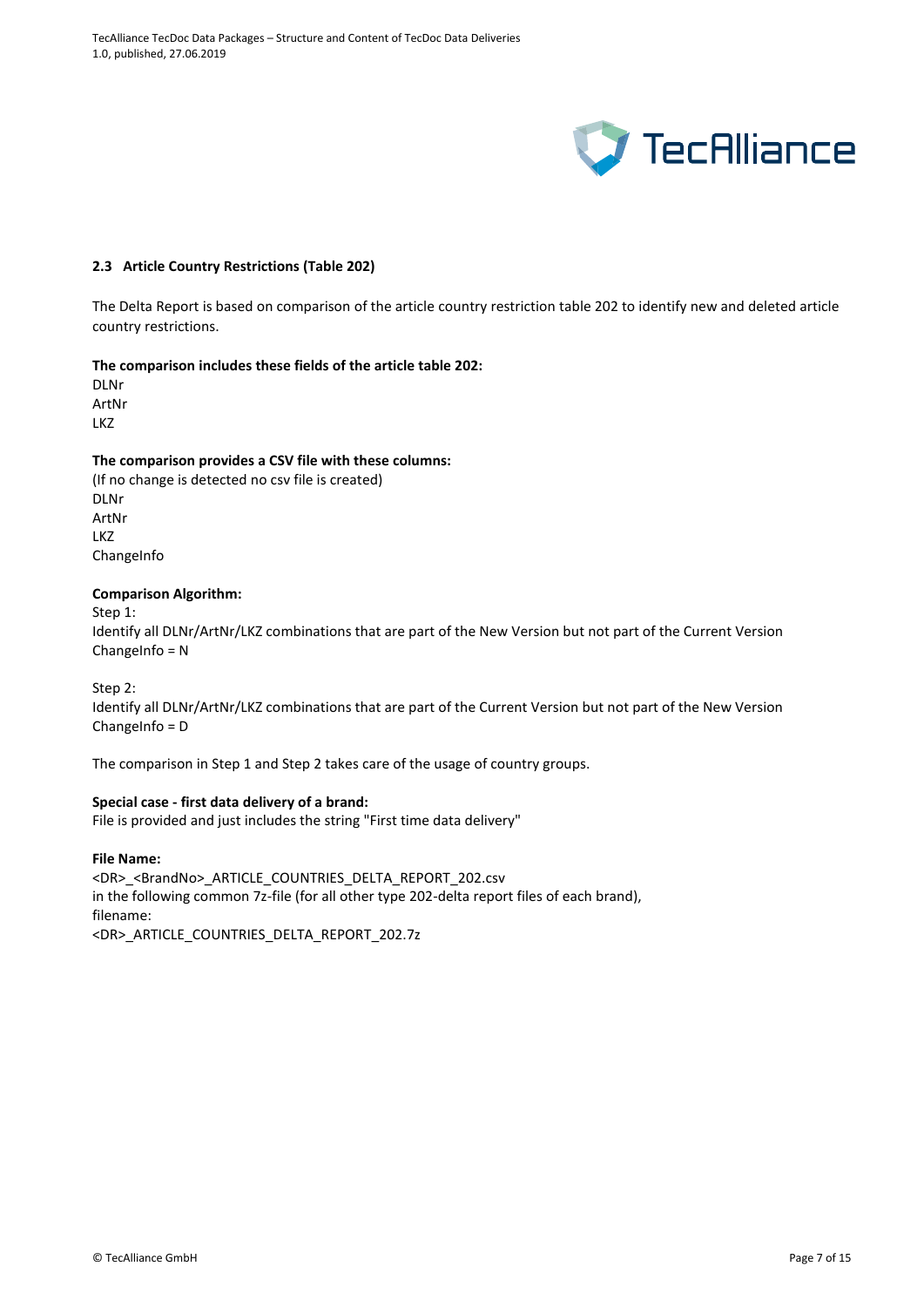

# <span id="page-7-0"></span>**2.4 Reference Numbers / OE references (table 203)**

The Delta Report is based on comparison of the table 203 to identify new and deleted article references.

# **The comparison includes these fields of the article table 203:**

DLNr ArtNr HerNr RefNr LKZ

#### **The comparison provides a CSV file with these columns:**

(If no change is detected no csv file is created) DLNr ArtNr HerNr RefNr LKZ New/Deleted/Changed

# **Comparison Algorithm:**

General approach:

Following the idea of a Delta Key from the previous data deltas the report contains the entire information of each article that includes at least one changed item.

Step 1:

Identify all distinct DLNr/ArtNr/HerNr/RefNr data sets that are part of the New Version but not part of the Current Version ChangeInfo =  $N$ 

Step 2:

Identify all distinct DLNr/ArtNr/HerNr/RefNr data sets that are part of the Current Version but not part of the New Version ChangeInfo = D

Step 3:

Identify all distinct DLNr/ArtNr/HerNr/RefNr data sets that are part of both Versions but with a different LKZ ChangeInfo = C

Step 4: All other - unchanged - data records of each DLNr/ArtNr combination are added to the report ChangeInfo = U

The comparison in Step 3 need to take care of the usage of country groups.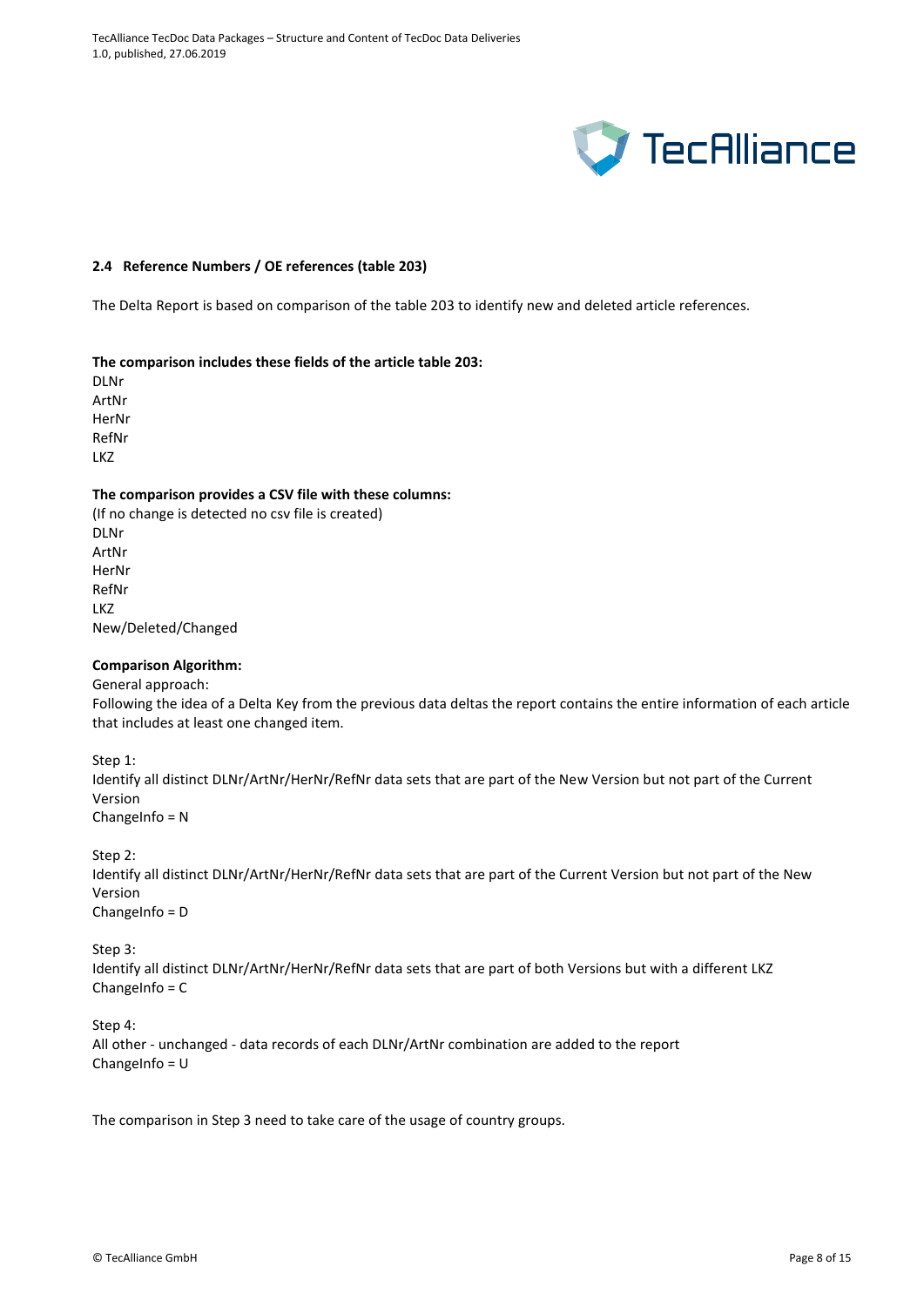

# **Special case - first data delivery of a brand:**

File is provided and just includes the string "First time data delivery"

# **File Name:**

<DR>\_<BrandNo>\_ARTICLE\_REFERENCE\_DELTA\_REPORT\_203.csv in the following common 7z-file (for all other type 203-delta report files of each brand), filename: <DR>\_ARTICLE\_REFERENCE\_DELTA\_REPORT\_203.7z

The Delta Report file shall be provided in a folder named DDELTA\_REPORT\_TAF24

#### **Amendment:**

Only those table 100 entries with VGL=0 are considerated.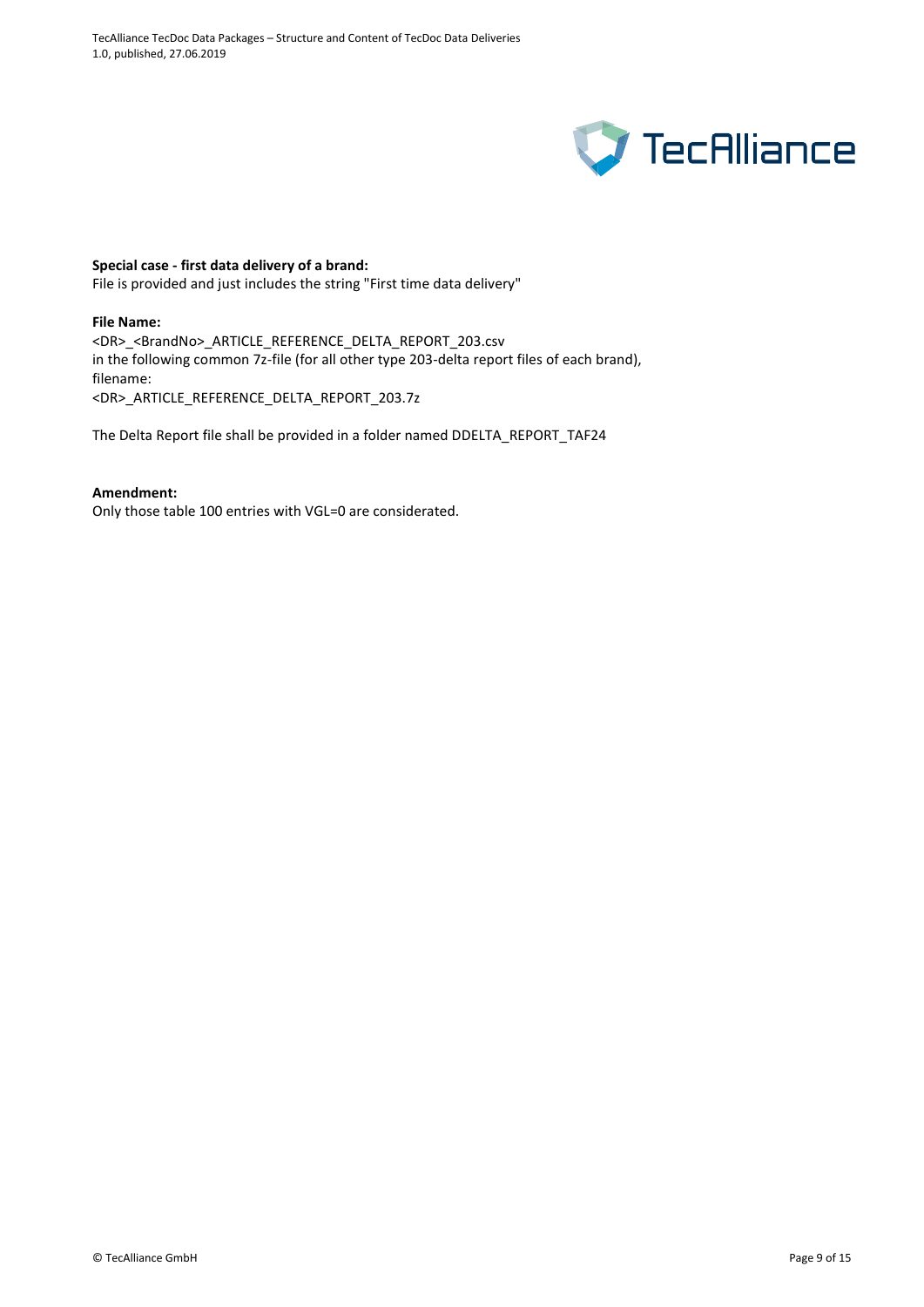TecAlliance TecDoc Data Packages – Structure and Content of TecDoc Data Deliveries 1.0, published, 27.06.2019



# <span id="page-9-0"></span>**2.5 Article Criteria (Table 210)**

The Delta Report is based on comparison of the article table 210 to identify new and deleted article criteria.

#### **The comparison includes these fields of the article table 210:**

DLNr ArtNr KritNr KritWert LKZ

#### **The comparison provides a CSV file with these columns:**

(If no change is detected no csv file is created) DLNr ArtNr KritNr KritValue LKZold LKZnew **ChangeInfo** 

#### **Comparison Algorithm:**

General approach: Following the idea of a Delta Key from the previous data deltas the report contains the entire information of each article that includes at least one changed item. KritNr = 8 is not part of any comparison

Step 1: Identify all distinct DLNr/ArtNr/KritNr/KritWert data sets that are part of the New Version but not part of the Current Version ChangeInfo = N

Step 2:

Identify all distinct DLNr/ArtNr/KritNr/KritWert data sets that are part of the Current Version but not part of the New Version

ChangeInfo = D

Step 3: Identify all distinct DLNr/ArtNr/KritNr/KritWert data sets that are part of both Versions but with a different LKZ ChangeInfo = C LKZold = LKZ in Current Version LKZnew = LKZ in New Version

Step 4: All other - unchanged - data records of each DLNr/ArtNr combination are added to the report ChangeInfo =  $U$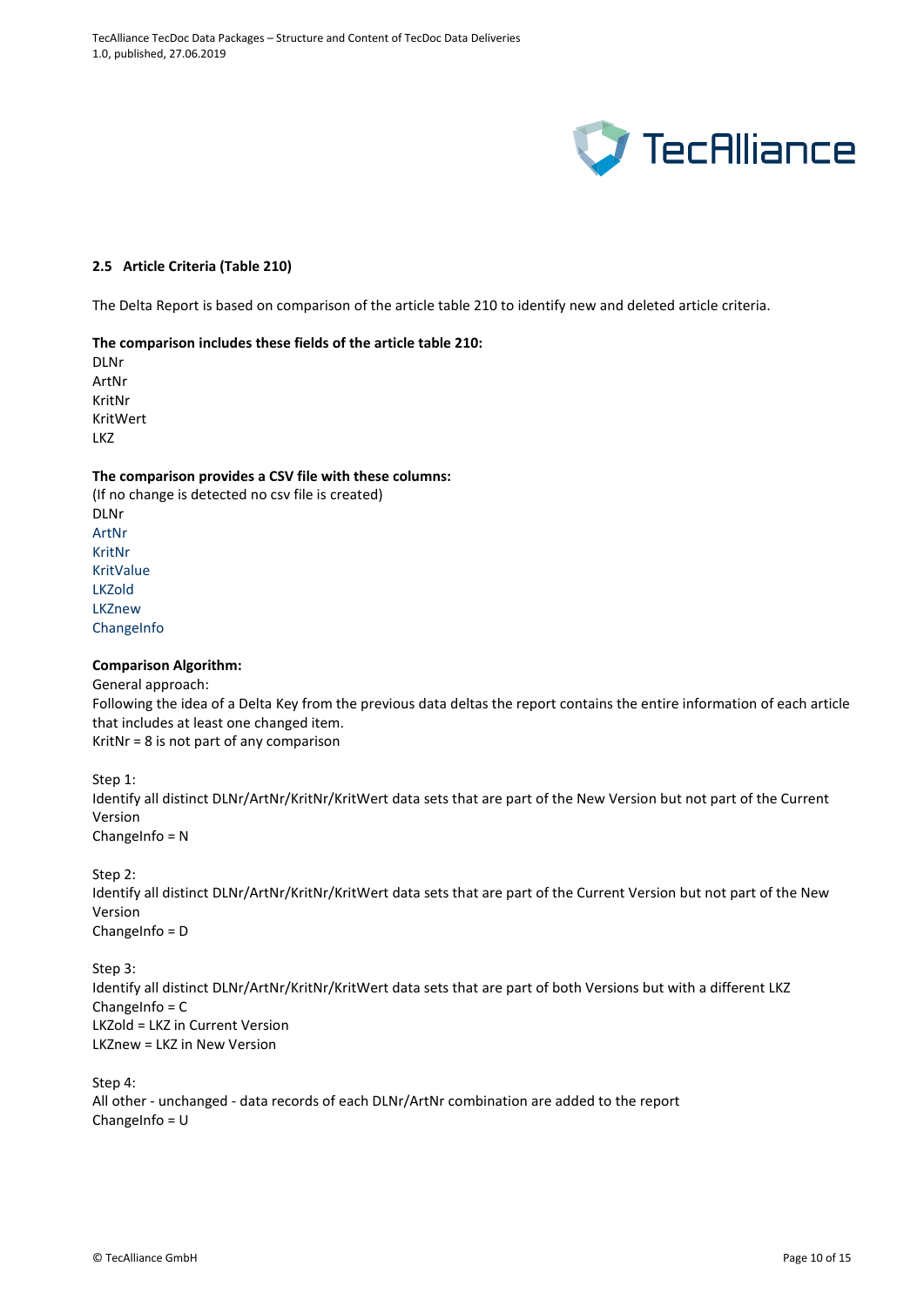

The comparison in Step 3 need to take care of the usage of country groups. So the comparison needs to be performed on country level and the Delta Report as well needs to provide LKZ that a re not marked as country groups in table 010/013

#### **Special case - first data delivery of a brand:**

File is provided and just includes the string "First time data delivery"

#### **File Name:**

<DR>\_<BrandNo>\_ARTICLE\_CRITERIA\_DELTA\_REPORT\_210.csv in the following common 7z-file (for all other type 210-delta report files of each brand), filename: <DR>\_ARTICLE\_CRITERIA\_DELTA\_REPORT\_210.7z

The Delta Report file shall be provided in a folder named DDELTA\_REPORT\_TAF24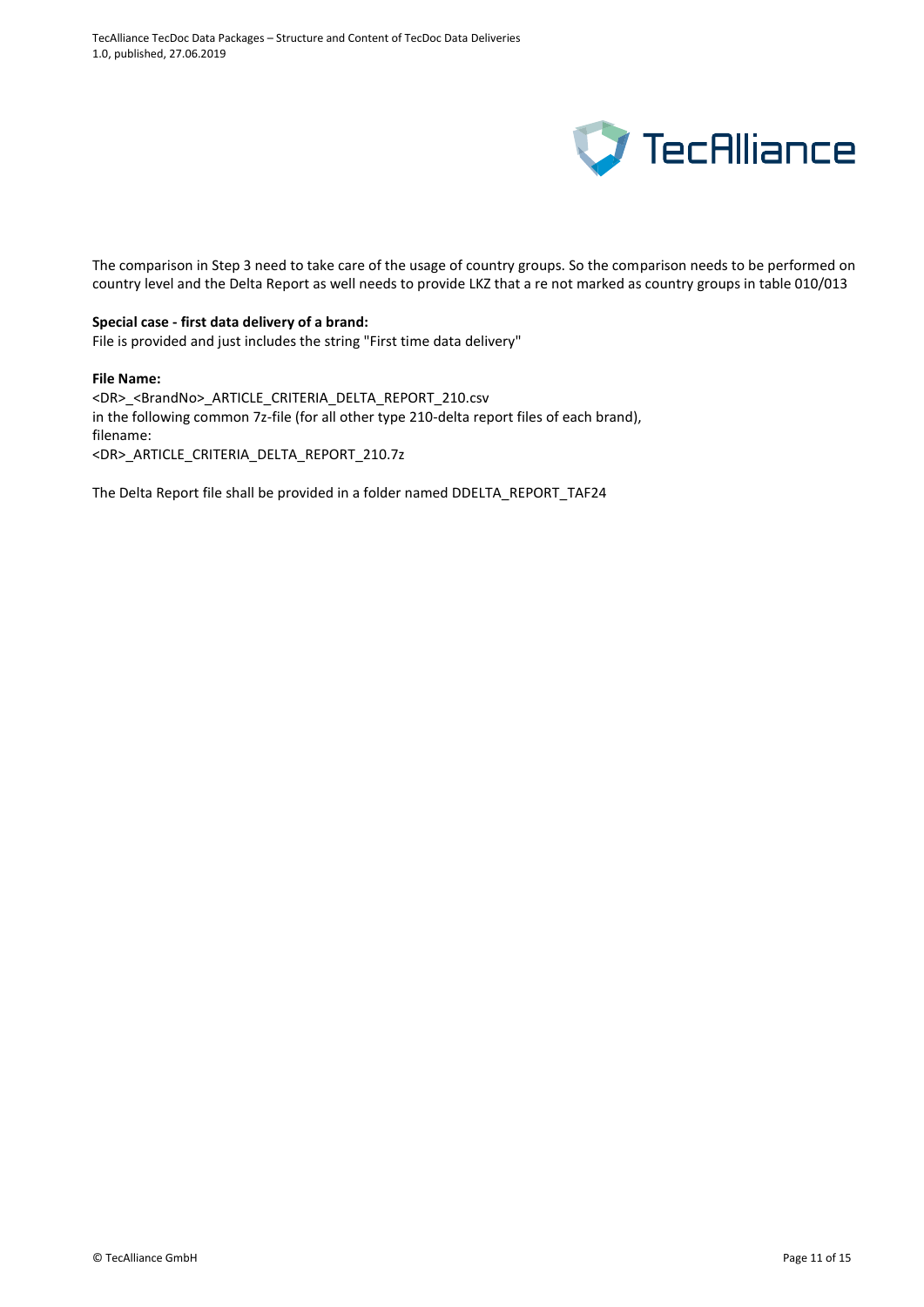

# <span id="page-11-0"></span>**2.6 Linkages (Table 400)**

The Delta Report is based on comparison of the table 400 to identify new and deleted linkages

#### **The comparison shall include these fields of the linkage table 400:**

DLNr ArtNr **GenArtNr** VKNZielArt VKNZielNr

#### **The comparison shall provide a CSV file with these columns:**

(If no change is detected no csv file is created) DLNr ArtNr GenArtNr VKNZielArt VKNZielNr **ChangeInfo** 

#### **Comparison Algorithm:**

Step 1:

Identify all DLNr/ArtNr/GenArtNr/VKNZielArt/VKNZielNr data combinations that are part of the New Version but not part of the Current Version ChangeInfo = N

Step 2: Identify all DLNr/ArtNr/GenArtNr/VKNZielArt/VKNZielNr data pairs that are part of the Current Version but not part of the New Version ChangeInfo = D

#### Attention:

Field LFDNr is part of the linkage Primary Key but is intentionally not part of the comparison.

#### **Special case - first data delivery of a brand:**

File is provided and just includes the string "First time data delivery"

#### **File Name:**

<DR>\_<BrandNo>\_LINKAGE\_DELTA\_REPORT\_400.csv in the following common 7z-file (for all other type 400-delta report files of each brand), filename: <DR>\_LINKAGE\_DELTA\_REPORT\_400.7z

The Delta Report file shall be provided in a folder named DDELTA\_REPORT\_TAF24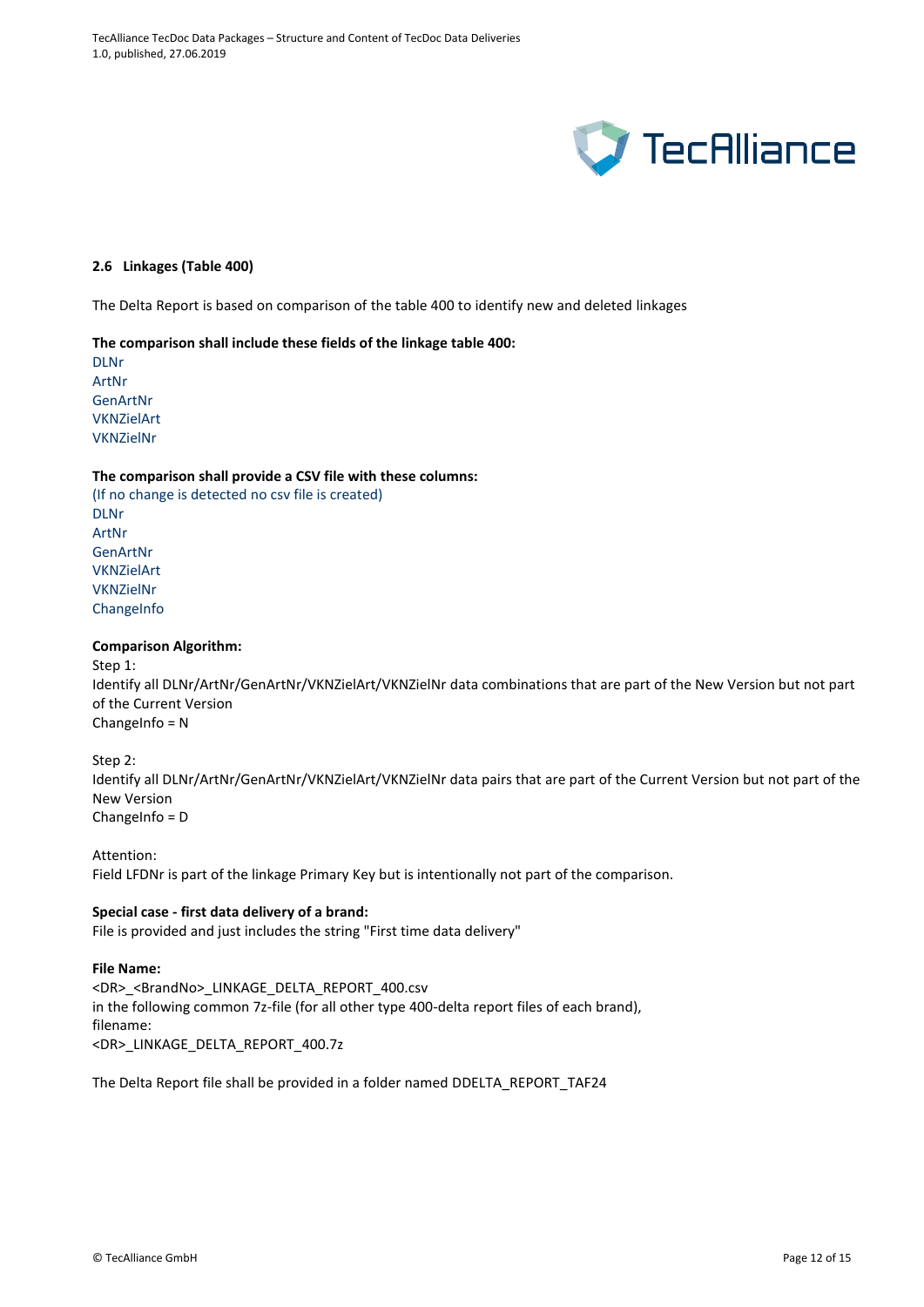

#### <span id="page-12-0"></span>**2.7 Linkage Criteria (Table 410)**

The Delta Report is based on comparison of parts of the linkage criteria table 410 to identify new and deleted articles

#### **The comparison shall include these fields of the article table 410:**

DLNr ArtNr GenArtNr VKNZielArt VKNZielNr LFDNr KritNr KritWert LKZ

#### **The comparison shall provide a CSV file with these columns:**

(If no change is detected no csv file is created) DLNr ArtNr GenArtNr VKNZielArt VKNZielNr LFDNr KritNr KritWert LKZnew LKZold ChangeInfo

# **Comparison Algorithm:**

General approach:

Following the idea of a Delta Key from the previous data deltas the report contains the entire information of each article that includes at least one changed item. KritNr = 8 is not part of any comparison

Step 1:

Identify all distinct DLNr/ArtNr/GenArtNr/VKNZielArt/VKNZielNr/LFDNr/KritNr/KritWert data sets that are part of the New Version but not part of the Current Version ChangeInfo = N

Step 2:

Identify all distinct DLNr/ArtNr/GenArtNr/VKNZielArt/VKNZielNr/LFDNr/KritNr/KritWert data sets that are part of the Current Version but not part of the New Version ChangeInfo = D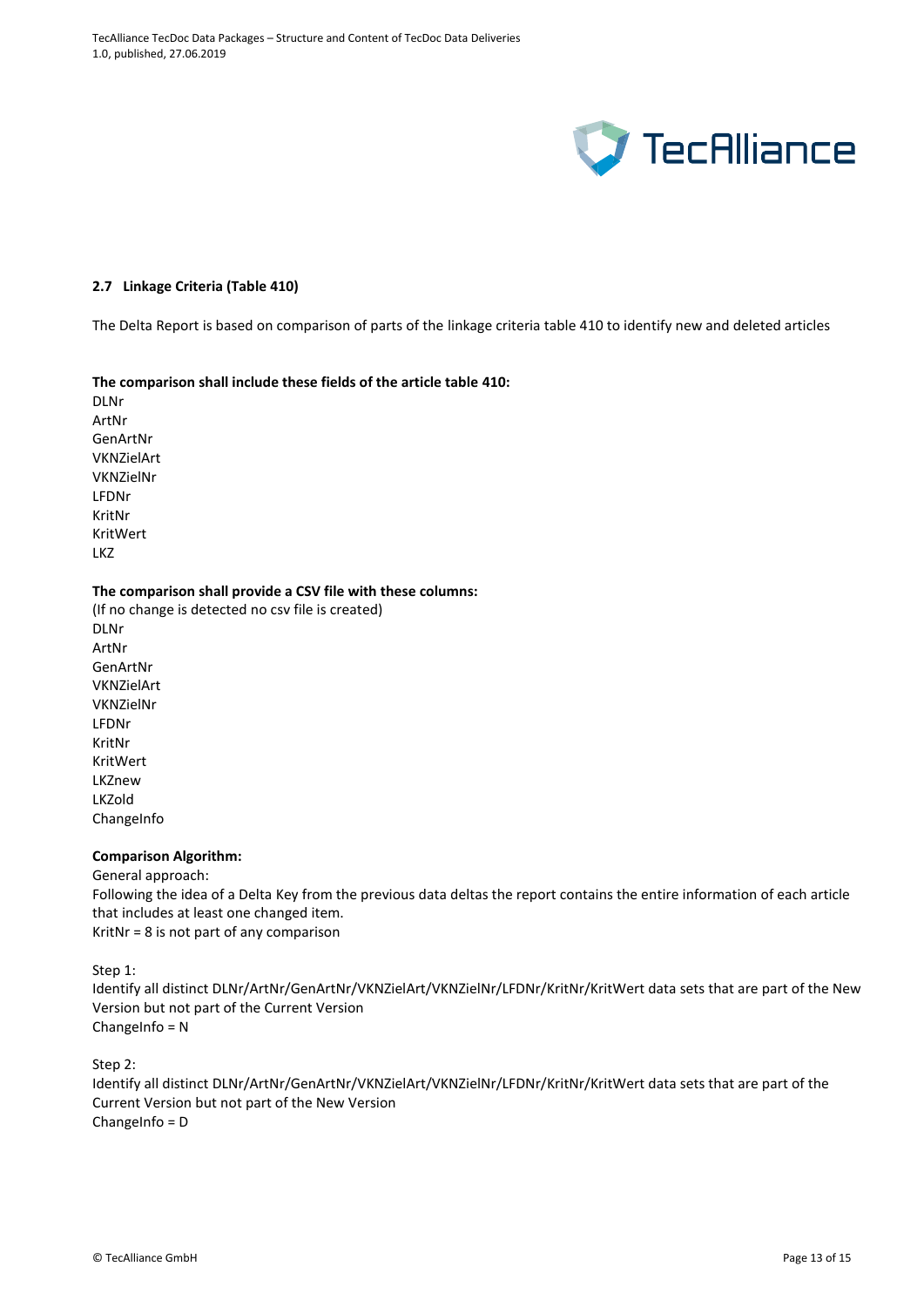

Step 3:

Identify all distinct DLNr/ArtNr/GenArtNr/VKNZielArt/VKNZielNr/LFDNr/KritNr/KritWert data sets that are part of both Versions but with a different LKZ ChangeInfo = C LKZold = LKZ in Current Version LKZnew = LKZ in New Version

Step 4:

All other - unchanged - data records of each DLNr/ArtNr/GenArtNr/VKNZielArt/VKNZielNr combination are added to the report

ChangeInfo = U

The comparison in Step 3 need to take care of the usage of country groups. So the comparison needs to be performed on country level and the Delta Report as well needs to provide LKZ that a re not marked as country groups in table 010/013

# **Special case - first data delivery of a brand:**

File is provided and just includes the string "First time data delivery"

# **File Name:**

<DR>\_<BrandNo>\_LINKAGE\_DELTA\_REPORT\_410.csv in the following common 7z-file (for all other type 410-delta report files of each brand), filename: <DR>\_LINKAGE\_DELTA\_REPORT\_410.7z

# <span id="page-13-0"></span>**2.8 Notifications by Data Supplier**

The report contains the following columns as CSV file (incl. header, items in "...")

| Brand:      | <b>Brand Number</b>                                                    |
|-------------|------------------------------------------------------------------------|
| Key Value:  | Valid Key-Value for Key-table 902                                      |
| Key Name:   | Term in English (*)                                                    |
| Annotation: | Text as given by data supplier during data delivery process in DMM/PMD |

The report is stored in a file named: SupplierAnnotation <DR>.7z (containing SupplierAnnotation <DR>.csv) The report is provided in the same folder than the delta reports

(\*)

The KeyName column contains the term for this key value in English language.